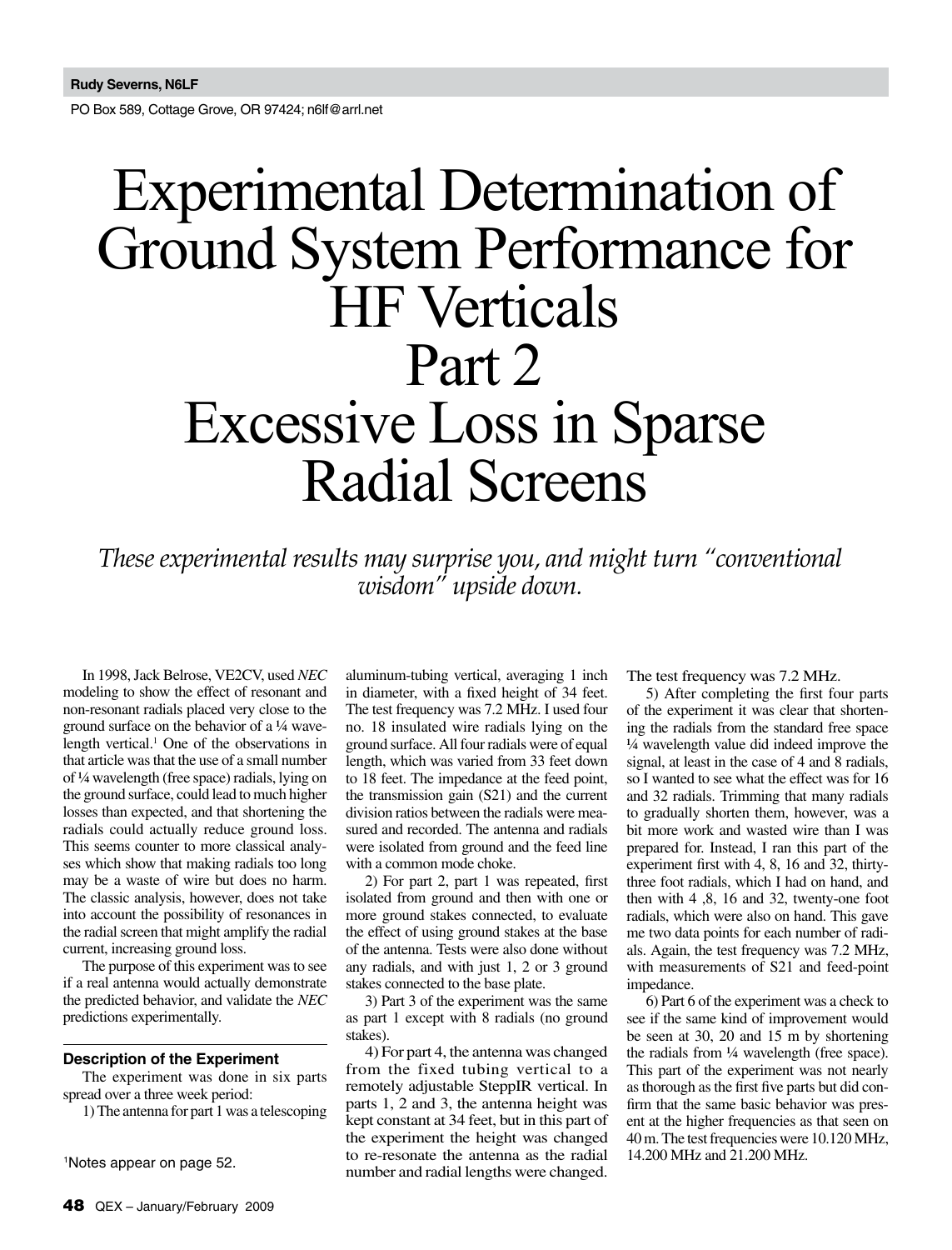#### **Experimental Results**

#### **Part 1**

Figure 1 shows the variation in |S21| (magnitude of the transmission gain) as a function of radial length. The amplitude scale is normalized to 0 dB for a radial length of 33 feet, which is approximately a ¼ wavelength in free space at 7.2 MHz. The Y-axis shows the improvement in dB as the radials are shortened.

The improvement is quite large, about 2.8 dB, which would have a noticeable effect on signal strength. In Belrose's paper the improvement was about 3.5 dB but that was for average soil. My average ground characteristics are *approximately* σ = 0.015 S/m and  $\varepsilon_r$  = 30, which is quite a bit better than average ground. These values were derived from ground probe measurements.2 One would expect more improvement for poorer soil.

An earlier experiment in which the current distribution on a 33 foot radial, at 7.2 MHz, was measured, gave the results shown in Figure 2.

A quick check was made during the present experiment, and the current distribution appeared to be essentially the same. From the current distribution we can see that the radial in Figure 2 is resonant well below 7.2 MHz. To move the current maxima back to the base of the vertical we would have to reduce the radial length by about 10 feet. Looking back at Figure 1, we see that we are very close to the maximum |S21| when the length has been reduced by 10 feet to 23 feet. What appears to be happening is that we are tuning the radials to resonance (or at least close to it) at 7.2 MHz to compensate for the loading effect of the soil in close proximity to the radial wire.

The division of current between the radials was measured for 18 foot and 33 foot **Table 1 Current Division Between Radials Normalized to 1 A of Total Base Current.**

| Radial Number | I <sub>n</sub> , 33-Foot Radials (A) | I <sub>n</sub> , 18-Foot Radials (A) |
|---------------|--------------------------------------|--------------------------------------|
|               | 0.24                                 | 0.26                                 |
|               | 0.24                                 | 0.25                                 |
| 3             | 0.25                                 | 0.25                                 |
|               | 0.27                                 | 0.24                                 |

# **Table 2**

# **Measured Feed Point Impedances**

| Radial length<br>(f <sup>t</sup> ) | <b>Feed Point Impedance</b><br>$(\Omega)$ |
|------------------------------------|-------------------------------------------|
| 33                                 | $135 + j28$                               |
| 30                                 | $108 + j55$                               |
| 27                                 | $83 + i51$                                |
| 24                                 | $67 + j37$                                |
| 21                                 | $60 + j22$                                |
| 18                                 | $57 + i8$                                 |

lengths. Table 1 shows the results. The current division was quite uniform and the differences too small to have significant effect on the observed gain changes.

The variation of feed-point impedance as the radial lengths were shortened (with the vertical height constant at 34 feet) is shown in Table 2.

#### **Parts 2 and 3**

Part 1 was done during a week of heavy rain. Parts 2 and 3 were performed 8 days after part 1, when the soil had drained and dried out significantly so the ground characteristics may have changed somewhat.

The next step in the experiment was to expand the radial count from 4 to 8 radials and also to investigate the effect of using grounding stakes (4 foot copper clad steel

rods) connected at the base of the antenna. Measurements with 4 and 8 radials were repeated in each run. This run was with a fixed height for the vertical (34 feet). The results are shown in Figure 3.

At all lengths, 8 radials are an improvement over 4. With 8 radials, the amount of improvement with radial shortening is smaller but still useful. We can also see that adding a ground stake in the case of 4 radials also makes a substantial improvement but we should keep in mind that my soil would be classified as "very good" so we would expect ground stakes to be more effective than they would be in poorer soil.

The results for the case of no radials and 1, 2 or 3 ground stakes, normalized to the cases of four 33 foot radials and four 21 foot radials, with no ground stakes, are given in Table 3. Vertical height was constant at 34 feet.

#### **Part 4**

In part 4 I changed to the SteppIR vertical and adjusted the height to re-resonate the vertical for each radial length. The results are shown in Figure 4, which are very similar to the results for constant height given in Figure 3. No ground stakes were employed.

#### **Part 5**

From the earlier test results, I could see that the improvement due to radial shortening decreased as the number of radials increased.



**Figure 1 — This graph shows the improvement in |S21| as the radials were shortened. There were four radials lying on the ground surface.**



**Figure 2 — This graph shows the relative current amplitude along a radial.**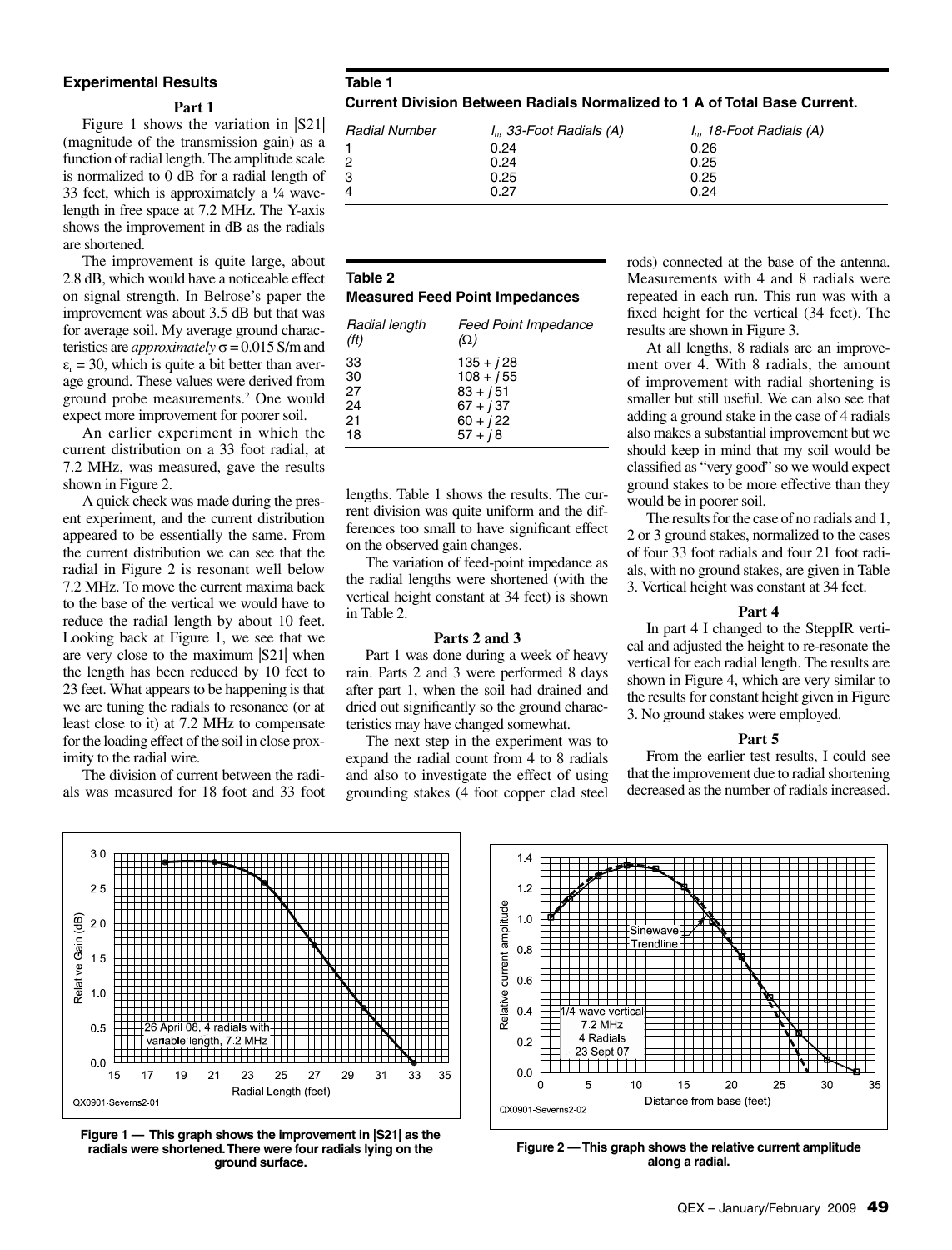

**Figure 3 — This graph shows the change in |S21| with radial length. The vertical antenna height was a constant 34 feet.**





# **Table 3**

**Test Results for no Radials and 1, 2 or 3 Stakes, Compared to 4 Radials with no Ground Stakes.**

| <b>Number of Stakes</b> | Feed Point $Z(\Omega)$ | Compared to Four 33-Foot Radials,<br>No Ground Stakes (dB) | Compared to Four 21-Foot Radials<br>No Ground Stakes (dB) |
|-------------------------|------------------------|------------------------------------------------------------|-----------------------------------------------------------|
|                         | $77 + j40$             | 2.67                                                       | $-0.95$                                                   |
|                         | $69 + i30$             | 3.09                                                       | $-0.53$                                                   |
|                         | $66 + i26$             | 3.25                                                       | $-0.37$                                                   |

# **Table 4**

**Results for 4, 8, 16 and 32 Radials, with Lengths of 33 Feet and 21 feet.**

| Number        | 33-Foot Radials<br>Feed Point<br>Impedance $(\Omega)$ | 21-Foot Radials<br><b>Feed Point</b><br>Impedance $(\Omega)$ | 33-Foot Radials<br><b>S21 Relative to Four</b><br>33-Foot Radials (dB) | 21-Foot Radials<br><b>IS21 Relative to Four</b><br>33-Foot Radials (dB) | Delta Gain Change (dB)        |
|---------------|-------------------------------------------------------|--------------------------------------------------------------|------------------------------------------------------------------------|-------------------------------------------------------------------------|-------------------------------|
| 4             | 89.8                                                  | 52.5                                                         |                                                                        | 3.08                                                                    | $+3.08$                       |
| 8<br>16<br>32 | 51.8<br>40.5<br>37.7                                  | 45.6<br>42.8<br>41.6                                         | 2.26<br>3.76<br>4.16                                                   | 3.68<br>3.95<br>4.04                                                    | $+1.42$<br>$+0.19$<br>$-0.12$ |

In this part of the experiment the number of radials was extended to include 16 and 32 radials to quantify that difference. The test was conducted with sets of 4, 8, 16 and 32 thirty-three foot radials, and then repeated with the same numbers of 21-foot radials. The StepIR antenna was used, and its height was adjusted to re-resonate as the radials were altered. The results are tabulated in Table 4. These measurements were made several days after those used in Figure 4, so there are some differences because of small changes in the ground characteristics, radial layout, and other conditions. These day-to-day variations are a major reason for repeating some parts of earlier experiments multiple times and trying to do a complete experiment in a short period of time (a couple of hours).

It should be noted that a ground system consisting of only four radials is really flaky. Measurements vary significantly with small variations in radial layout, changes in soil moisture, placement of the feed line relative to the radials, and so on. Shortening the radials does seem to reduce this sensitivity, but even so, a four radial system should only be an emergency measure.

As expected, as the number of radials is increased the change due to radial shortening gets much smaller. Over the very good ground on which these measurements were made, shortening the radials gave only a modest advantage when more than 8 radials were used. Over poorer soils, however, radial shortening with 16 radials might be worth doing. The lower value for feed point impedance  $(Z_i)$  with 33-foot radials is at least in part due to the shorter height needed to resonate. For 21-foot radials the height had to be increased to re-resonate the antenna.

It is interesting to note that with 32 radials, the 33-foot radials were actually slightly better (0.12 dB) than 21-foot radials. Quite probably there was some optimum length in-between that may have been slightly higher than either, but that is not likely to be very large and I decided it wasn't worth the trouble to cut up a set of 32 radials to find out. The important point is that the changes in gain, input impedance and height variation to re-resonate all get much smaller when more radials are used. I would think that with 32 or more radials you wouldn't worry about resonances in the radial screen. The problem is only important when fewer than 16 radials are deployed.

Table 5 shows the antenna height (h) in inches. This is the reading from the control box. The actual height is about 12 inches longer due to the height above ground of the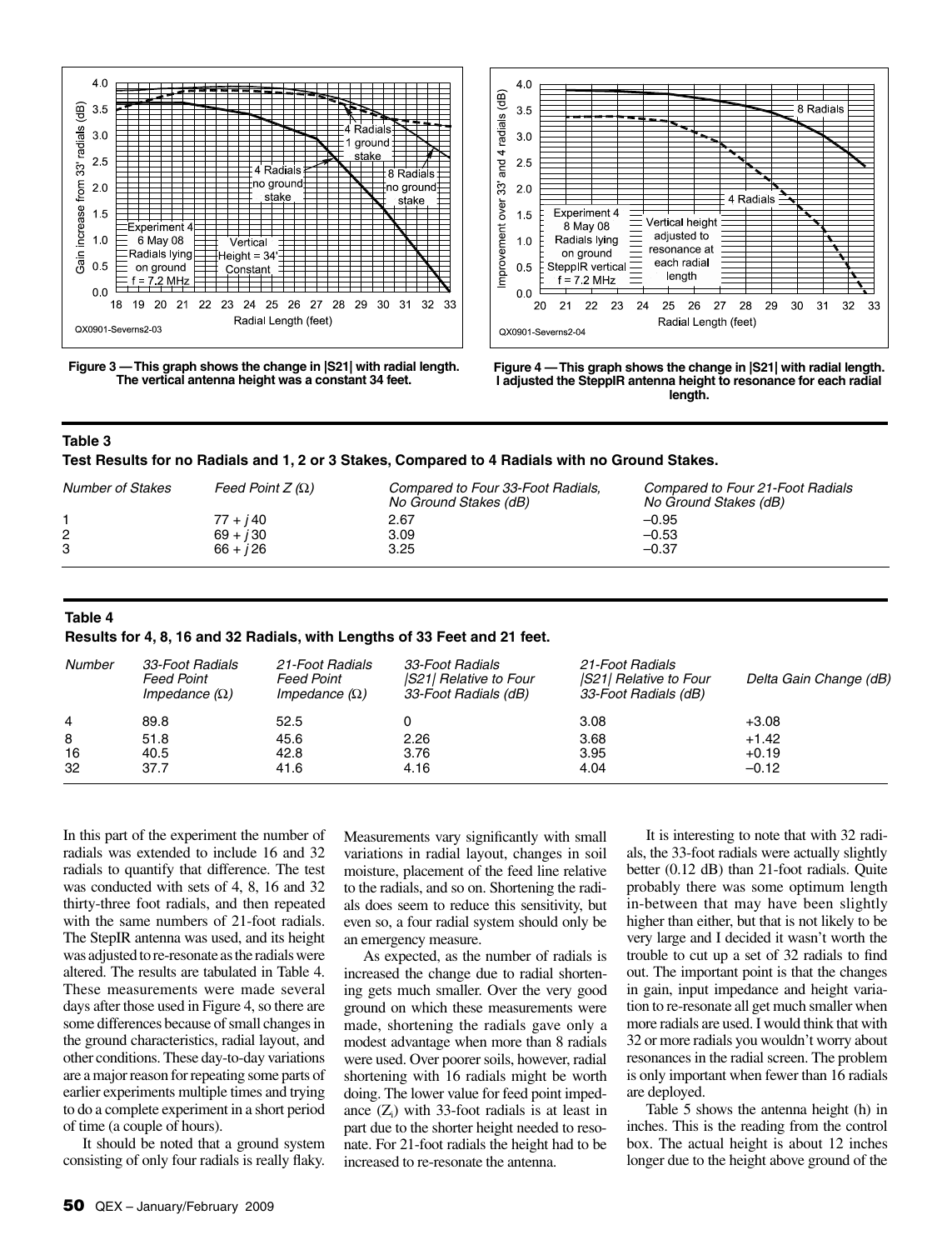# **Table 5 Indicated Height of the Vertical.**

| Number<br>of Radials | 33-Foot Radials<br>h (inches) | 21-Foot Radials<br>h (inches) |
|----------------------|-------------------------------|-------------------------------|
| 4                    | 357                           | 381                           |
| 8                    | 366                           | 382                           |
| 16                   | 374                           | 382                           |
| 32                   | 377                           | 382                           |
|                      |                               |                               |

reel and the lengths of connecting wires, plus the length of radials from the reel box to ground surface. The columns for h do, however, give an idea of the change in height. In the case of 33-foot radials the change is quite large (20 inches) between 4 and 32 radials. On the other hand with 21-foot radials the change in h with radial number is very small, factions of an inch. The values in the Table are rounded off to the nearest inch.

#### **Part 6**

In the final part of this experiment the effect of radial shortening on 30, 20 and 15 m was examined. This was really just a quick look using radials left over from the earlier parts of the experiment, cut down from them rather than making up a new set of ¼ wavelength (free space) radials for each band. *In all three cases 8 radials were used*. The test frequencies were: 10.120 MHz, 14.200 MHz and 21.200 MHz. The corresponding free space ¼ wavelengths would have been, 24.3 feet, 17.3 feet and 11.6 feet respectively. The results are shown in Tables 6, 7 and 8. The value for |S21| is the actual measurement.

One oddity in this data was that the best radial length on both 30 and 20 m was the same, about 15 feet. There is some dispersion (variation with frequency) in the soil characteristics but I don't think that's a full explanation. In all cases the optimum length was well short of the free space ¼ wavelength. I think this part of the experiment needs to be rerun cutting down from full length radials. This will be done at some future time.

# *NEC* **Modeling**

At this point it was clear that Belrose's original work was basically confirmed experimentally, but I was curious to see how closely this data could be replicated using *NEC4-D* modeling software (*EZNEC Pro + MultiNEC*). The first trial model employed 4 radials with lengths from 6.4 m (21 feet) to 10 m (33 feet). The wire table for this model is given in Table 9. The radials were placed 5 mm above 0.01/14 soil. The test frequency was 7.2 MHz and the vertical height was adjusted to maintain resonance as the radial number was changed.

We can compare the maximum gain data against the experimental data for 4 radials (from Figure 4) as shown in Figure 5.

The match in gain data is very good, as was the current distribution on the radials. The impedance data was also close. We can also see what *NEC* predicts about the current distribution on a radial as we change the length. Figure 6 shows the current distribution on a 33-foot radial for *NEC* model 1.

Figure 6 looks very similar to the experimental measurement shown in Figure 2. When we shorten the radials to 21 feet, we get the current distribution shown in Figure 7. This is very close to resonance.

The match in gain and current distribution, however, is really too good to be believed. First of all, this is not an exact model of the real antenna. The vertical uses a strip of beryllium-copper, not a no. 12 wire, and I believe my ground characteristic is better than the 0.01/14 wire, and I believe my ground characteristic is better than the 0.01/14<br>**Figure 7**— Here is the current distribution on a 21 foot radial (*NEC*<br>model).

# **Table 6**

#### **30 m, ¼ Wavelength Free Space = 24.3 Feet.**

| Radial Length (ft) $Z_i(\Omega)$ |      | $ S21 $ (dB) | $h$ (in) |
|----------------------------------|------|--------------|----------|
|                                  |      |              |          |
| 21                               | 44.4 | $-62.31$     | 260      |
| 20                               | 41.6 | $-61.12$     | 261      |
| 18                               | 41.0 | $-61.84$     | 264      |
| 16                               | 42.6 | $-61.78$     | 267      |
|                                  |      |              |          |



**Figure 5 — Here is a comparison between** *NEC* **modeling run 1 and the experimental data using 4 radials taken on May 8, 2008.**



**Figure 6 — This graph shows the current distribution on a 33 foot radial (***NEC* **model).**



**model).**